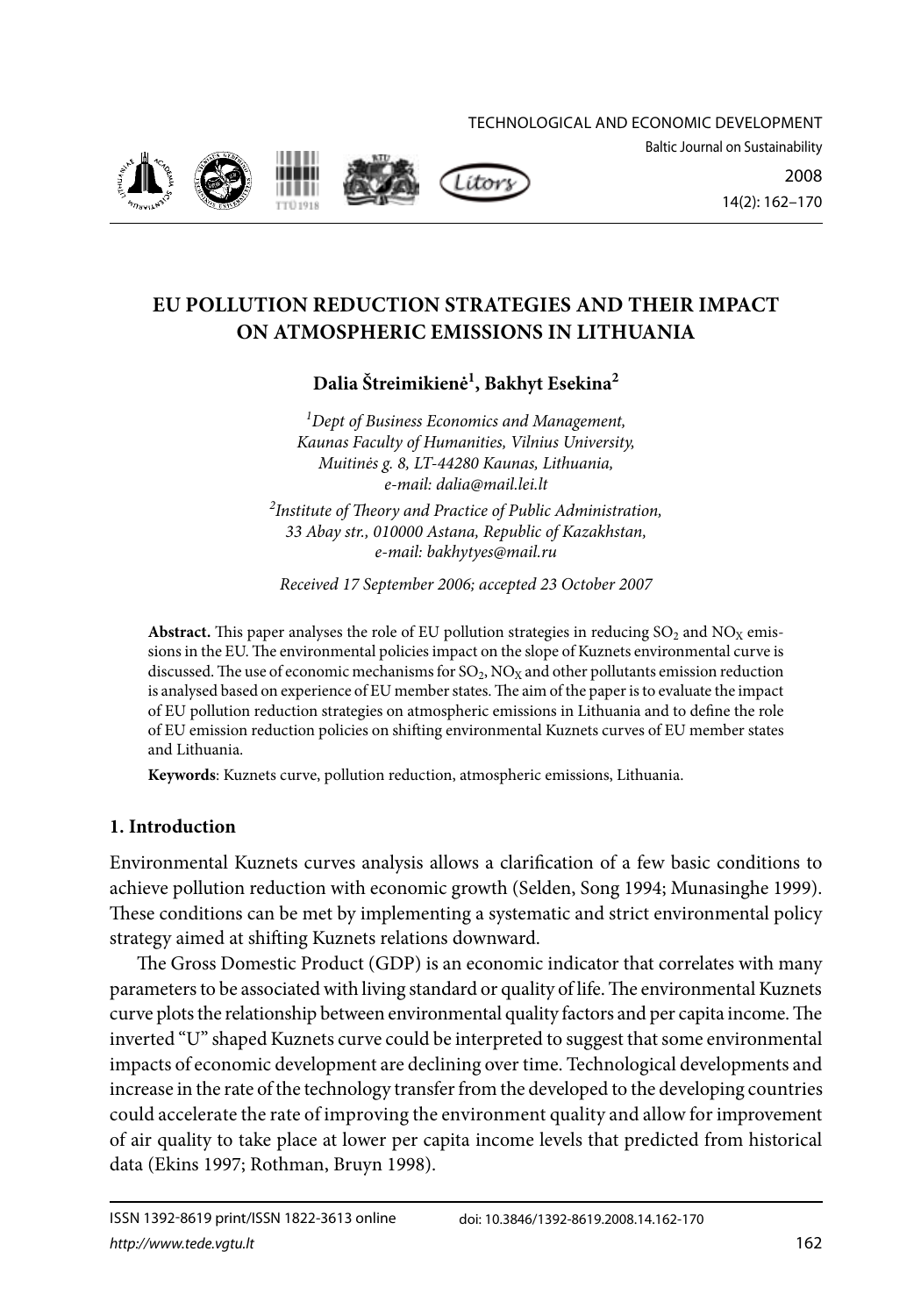EU has implemented the strict strategies to reduce atmospheric emissions. In its Tematic Strategy on Air Pollution (COM (2005 446 final)), the European Commission outlined the strategic approach towards cleaner air in Europe and established environmental interim targets for pollutants contributing to acidification, eutrophication and the formation of ground-level ozone in year 2020 compared to 2000 levels.

**The aim of the paper** is to analyze the EU emission reduction policies which are the main drivers for environmental Kuznets curve shifts down and evaluate the impact of these policies on emission reduction in Lithuania.

The main task of the paper are:

- To review EU emission reduction policies and their targets.
- To define the role of EU emission reduction policies on shifting environmental Kuznets curves of EU member states.
- To present Lithuanian case study of environmental Kuznets curve and evaluate the impact of EU policies on atmospheric emissions in Lithuania.

**The methods applied:** systematic analysis, analysis, comparison and generalization.

#### **2. EU emission reduction policies**

In its Tematic Strategy on Air Pollution (COM (2005 446 final)), the European Commission outlined the strategic approach towards cleaner air in Europe and established environmental interim targets for pollutants contributing to acidification, eutrophication and the formation of ground-level ozone in year 2020 compared to 2000 levels. As one of the main policy instruments, the Thematic Strategy announced the revision of the Directive on National Emission Ceilings (2001/81/EC) with new emission ceilings that should lead to the achievement of the agreed interim objectives. In the meantime, European Commission started the process to develop national ceilings for the emissions of the relevant air pollutants (Štreimikienė 2002). The EU global goal in 2020 would make for  $SO_2$  – reduction by 87 %, for  $NO_X$  – reduction by 50 %, for PM2.5 by 41 %, for NH3 – by 25 % and for VOC – by 46 % compared to 2000.

The NEC baseline projections estimate future emissions on the basis of the development of emission generating activities, country and sector specific emission factors and the progressing implementation rate of already decided emission control legislation (including the transposition of EU-wide legislation) as of mid 2006. The main legislation is to be fully implemented in all Member states according to the foreseen time schedule.

The main EU legislation for pollutants contributing to acidification, eutrophication and the formation of ground-level are described bellow (Štreimikienė, Bubelienė 2004).

**2001/81/EC Directive on national emission ceilings for certain atmospheric pollutants**  sets since 2010 the national emission ceilings for  $SO_2$ ,  $NO_X$ ,  $VOC$  and  $NH_3$ , which are very close to the limits of the same pollutants established by Gothenburg protocol to Long Range Transboundary Air Pollution Convention.

**2001/80/EC Directive on the limitation of emissions of certain pollutants into the air from large combustion plants,** amending directive 88/609/EK, establishes emission restrictions for  $SO_2$ ,  $NO<sub>X</sub>$  and dust for combustion installations with rated thermal input higher than 50 MW. According this Directive, all large combustion plants are grouped into 3 groups according to their age. For very new enterprise (which got licenses up to 27 November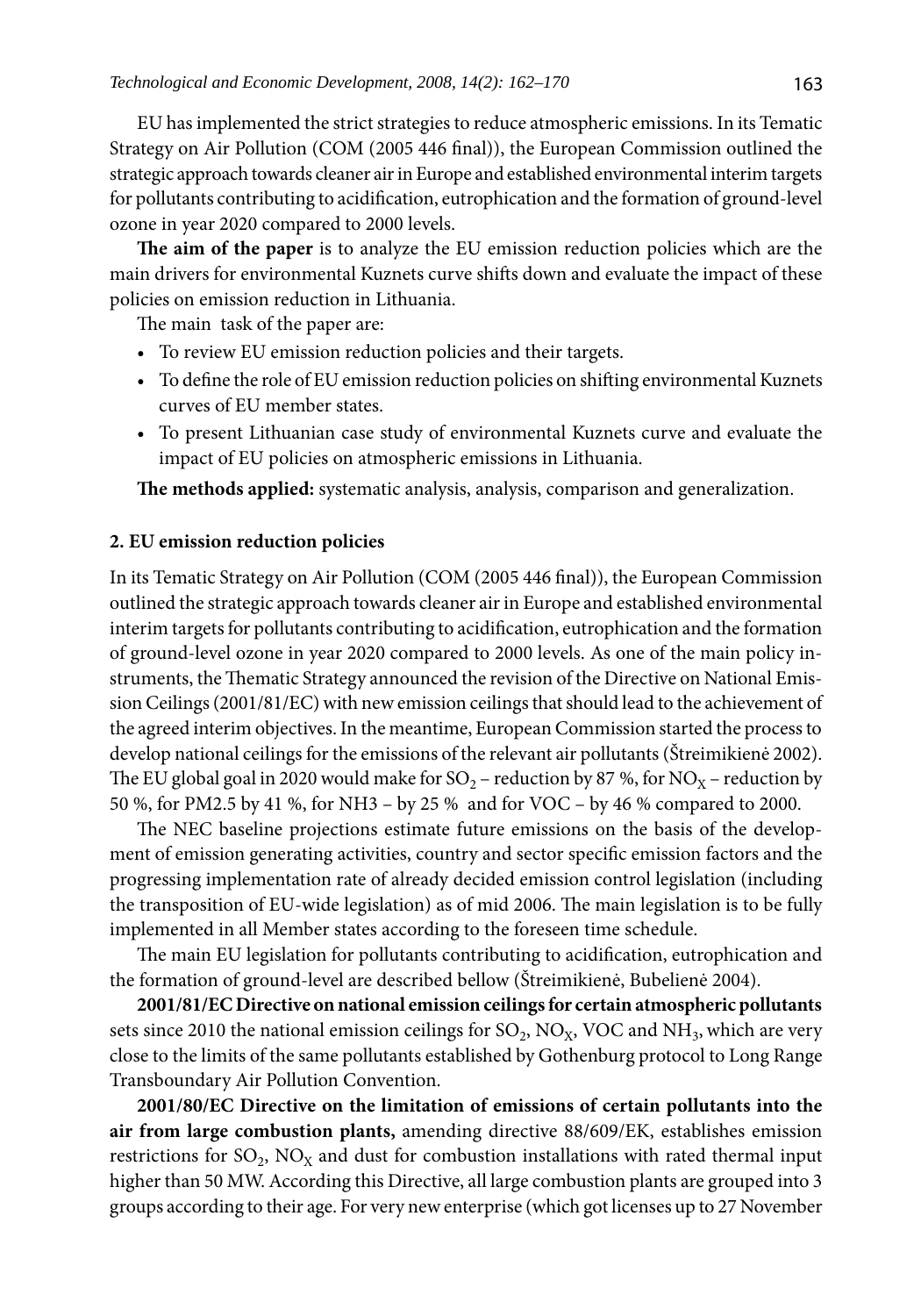2002) and which fully started their operation since 27 September 2003 very strict standards for the mentioned pollutants emissions will came in force since 27 September 2002. The second group enterprise, which got their licenses after 1 July 1997, will apply not such strict standards, but since 1 January 2008 all large combustion plants (including existing plants which were put into operation up to 1 January 2007) shall comply this stringiest standards used only for very new plans before.

**1999/32/EC Directive relating to a reduction in the sulphur content of certain liquid fuels amending the directive 93/12/EC** sets the limits for sulphur content in HFO and heating oils. The Directive requires Member States to take all necessary steps to ensure that from 1 January 2003 within their territory heavy fuel oils are not used if their sulphur content exceeds 1,00 % by mass. Several exemptions are foreseen in the directive. Provided that the air quality standards for sulphur dioxide laid down in Directive 80/779/EEC(10) are respected and the emissions do not contribute to critical loads being exceeded in any Member State, a Member State may authorise heavy fuel oils with a sulphur content of between 1,00 and 3,00 % by mass to be used where the emissions of sulphur dioxide from the plant are less than or equal to 1 700 mg/ $Nm^3$ . Exemption also applies for combustion in refineries, where the monthly average of emissions of sulphur dioxide averaged over all plants in the refinery, irrespective of the type of fuel used, are within a limit of 1 700 mg/m<sup>3</sup>.

**96/61/EC Directive concerning integrated pollution prevention and control** aims to achieve integrated prevention and control of pollution (including emission of  $SO_2$ ,  $NO_x$ , dust, CO etc. in atmosphere) arising from activities listed in Annex I (combustion installation with rated thermal input exceeding 50 MW, mineral oil and gas refineries, coke ovens, production and processing of metals, mineral industry, chemical industry, waste management etc. and lays down measures designed to prevent or to reduce emissions in the air, water and land from these activities. By the year 2004, integrated permits should be issued for enterprises, that impose the requirements concerning pollution limits, waste management, energy saving (taking into consideration the best available technologies) for each enterprise or each equipment. The existing enterprises will have to implement the requirements not later than 30 October 2007.

**2003/17/EC Directive on quality of petrol and diesel fuels** amending Directive 98/70/EC relating to the quality of petrol and diesel fuels aims at reduction of sulphur content of petrol and diesel fuels and introduces. Directive requires that Member States shall take necessary measures to ensure that in due time and no later than 1 January 2005 unleaded petrol with maximum sulphur content of 10 mg/kg is marketed in their territories. By no later than 1 January 2009, Member States shall ensure that unleaded petrol of a maximum sulphur content of 10 mg/kg. For diesel the same requirement is being applied by Directive. For gasoils used for non-road mobile machinery and agricultural and forestry tractors marketed within their territory contain less than 200 mg/kg of sulphur and by 2009 less than 1000 mg/kg.

**1994/63/EC Directive on the control of volatile organic compound (VOC) emissions resulting from the storage of petrol and its distribution from terminals to service stations**  sets the limits for VOC based on the capacity (annual turnover) of installation for VOC. The requirements for installations came into force since 1 January 2001. As regards Directive 94/63/EC on control of volatile organic compound (VOC) emissions resulting from the storage of petrol and its distribution from terminals to service stations, a transitional period until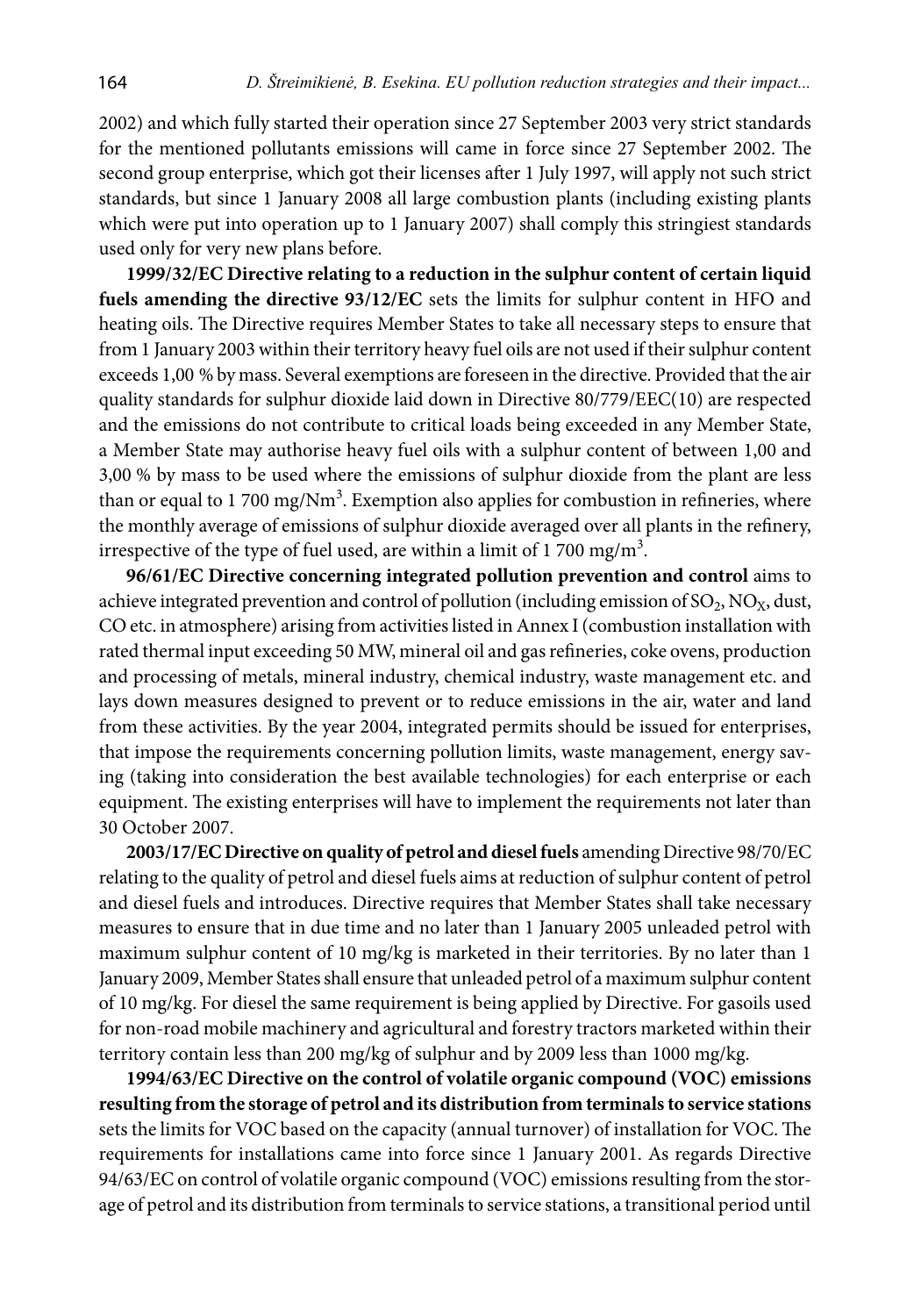31 December 2005 and 31 December 2007 respectively, in accordance with the intermediate targets: Since 1 January 2004 the requirements were implemented only in the largest storage installations at terminals with capacity more than 50 thou t/y and in loading installations of mobile containers at terminals with capacity higher than 150 thou/y as well as in loading into storage installations at service stations with capacity more than 1 000  $\mathrm{m}^{3}/\mathrm{y}$  and with capacity of more than  $100 \text{ m}^3$ /y situated in towns. For smaller installations the requirements shall be implemented since 1 January 2008.

**Directive 2000/76/EC** on the incineration of waste requires to apply new strict standards of SO<sub>2</sub>, NO<sub>x</sub>, dust, HCl and CO to new plants since  $28<sup>th</sup>$  December 2002 and to apply standards to existing plants since 28 December 2005.

**European Parliament and Council Directive 1999/96/EC** provides the Euro 3 (from October 2000), Euro 4 (from October 2005) and Euro 5 (from October 2008) emission standards for road vehicles. The standards establish emission limits for CO, HC, NO<sub>X</sub>, PM and Smoke depending on the type of approval (European Stationary Cycle or European Transient Cycle). For European Stationary Cycle emission standards are the following: CO – 1,5 g/kWh, HC – 0,46 g/kWh, NO<sub>X</sub> – 3,5 g/kWh, PM – 0,02 g/kWh and Smoke – 0,5 m<sup>-1</sup>. Heavy Duty Vehicles – Vehicles used for the carriage of goods and having a maximum weight exceeding 3,5 tonnes. Euro III requires implement new standards on 01.2001–01.2002 depending on vehicle type, Euro IV standard requires to implement stricter standards 01.2006–10.2006 depending on vehicle type and Euro V requires to implement stricter standards on 10.2008 only for heavy fuel vehicles.

## **3. Measures to reduce pollution**

The draft guidelines for reporting under the NECD encourage Member States to consider a range of options of policy instruments for achieving their NECs. These include economic instruments as well as the more traditional regulatory instruments. Economic instruments may provide the opportunity to achieve a specific reduction in emissions in a more cost effective manner (Štreimikienė 2004). Examples of some economic instruments reported in NECD national programmes include:

- *Emissions trading: e.g.* in the Netherlands a  $NO<sub>X</sub>$  trading scheme is being introduced for large installations in the industry, energy, refineries and waste processing sectors. Petrochemical plants, refineries and power plants >20 MWth capacity will trade in permits based on emissions per unit of energy, whereas permits for steel, aluminium, cement, saltpetre and phosphate plants as well as incinerators will be based on emissions per product unit. This trading scheme will be used to meet the industry specific emission ceiling for  $NO<sub>X</sub>$  of 55kt by 2010 and will come into force in 2005.
- *Emission charges.* In Sweden, an aviation charging scheme is aimed at reducing emissions from the landing and take-off cycle. This has been in place since 1998. Sweden has also implemented a  $NO<sub>X</sub>$  charge for emissions from large stationary sources in the form of the  $NO<sub>x</sub>$  Act (1990).
- *Energy taxes* have been developed by a number of different Member States (for example, Finland has levied a tax on fossil fuels since 1997 calculated on the basis of  $SO_2$ emissions).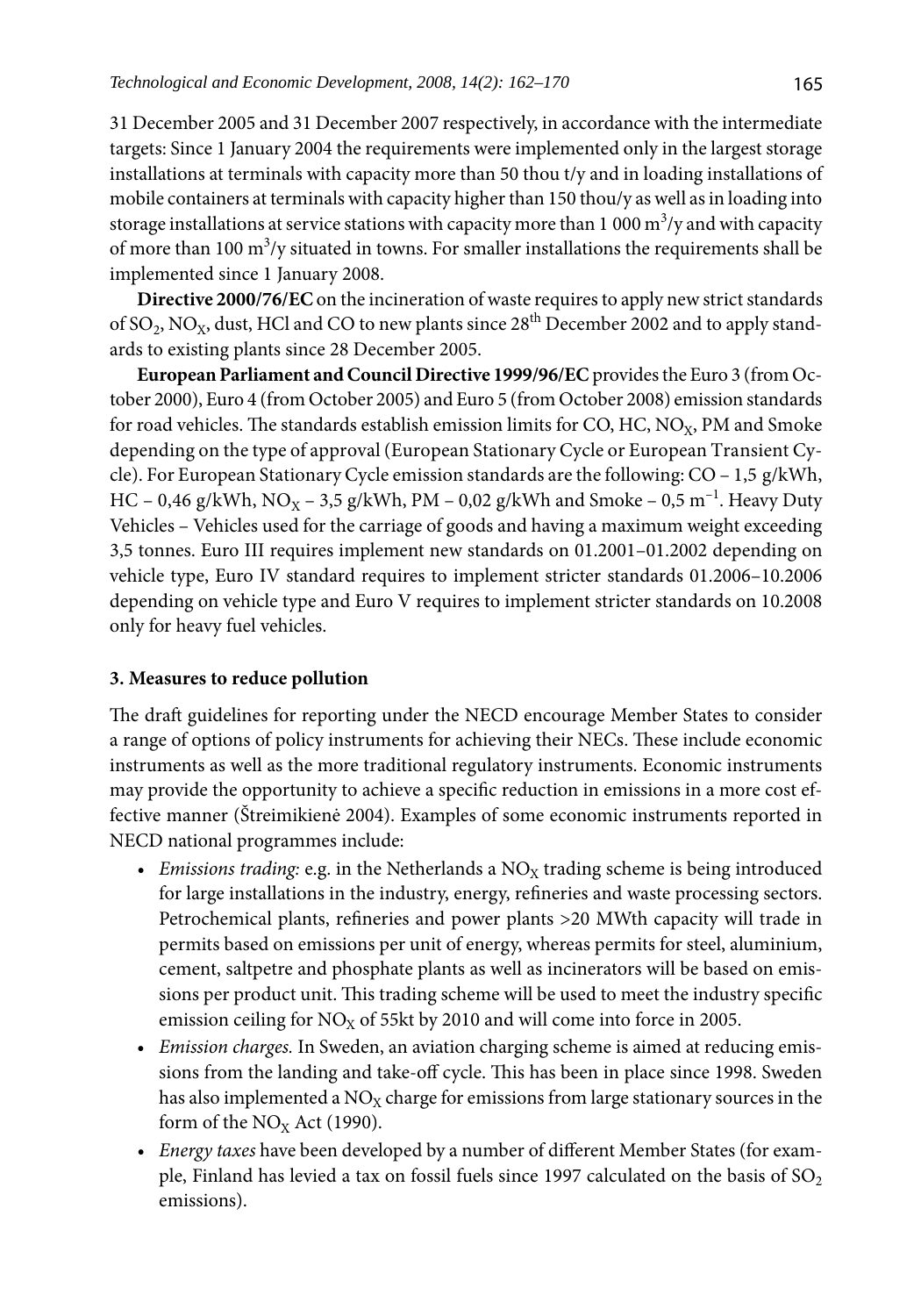- *Congestion charging.* Both Sweden and the UK are considering, or have already implemented, *congestion charging* and the establishment of *low emission zones* to reduce emissions from transport.
- *Higher taxes on more polluting vehicles.* Several Member States levy higher taxes on older and more polluting vehicles to encourage the purchase and use of cleaner vehicles (for example, Germany has implemented an emissions-based Motor Vehicle Tax).
- *Energy efficiency grants.* Several Member States provide energy efficiency grants to encourage the use of more efficient technologies and processes such as low  $NO<sub>X</sub>$  domestic boilers, for example.

The review of flexible mechanisms for pollutants reduction in several EU member states is presented below.

National system for  $NO<sub>X</sub>$  emission trading in Netherlands is based on a so-called Performance Standard Rate (PSR), which progressively reduces from 55 g/kJ to 40 g/kJ (for combustion) in 2010, in order to meet the sectoral ceiling set for industry. The trading market and the price per tonne of  $NO<sub>x</sub>$  are low at the moment because the need to buy is low. The overall emission cap is not a constraint at the moment, which is expected to change when the PSR evolves, and for most installations the IPPC-obligations are applied in a strict manner.

 $NO<sub>x</sub>$  tax was introduced on 1 January 2007 in Norway aiming to reduce a large part (almost 25 kton) of their obligation under the Gothenburg protocol to reduce 40 kton. The tax is on boilers and engines > 1Mw, ships, aircrafts and trains > 750MW and domestic shipping under all flags. The NO<sub>X</sub>-tax includes 50 % of all NO<sub>X</sub> emissions. Road traffic is not affected. The tax rate is about €2000 /tonne and will be adjusted every year.

Emission trading system which functions fully – after the introduction in 2002 – for sulphur dioxide and nitrogen oxides was established in Slovakia. The system covers 80 % of the sources and the trading period is one year (without a possibility of banking allowances to the following year). The allocation was the most problematic part because the political willingness of the decision-makers to reduce the quotas hardly exists. Thus, currently the  $SO<sub>2</sub>$  cap is not constraining emissions.

NO<sub>X</sub> charge introduced in 1992 in Sweden. The charge is now  $\epsilon$ 4400/tonne NO<sub>X</sub> and covers about 8 % of the total  $NO<sub>X</sub>$  emission. The charges are recycled back to the emitters depending on the energy produced. During the first years the total emissions went down significantly, at the moment the total  $NO<sub>X</sub>$  emission increases in spite of the tax mainly due to the increase in energy consumption.

The Swiss VOC incentive tax can be treated as an example to abate diffuse VOC emissions. The tax appeared to be effective and the revenue of about 144 million CHF in 2007 will be redistributed through the 80 health insurance companies which provide the mandatory health insurance in Switzerland (19 CHF per capita per year).

The green tax on sulphur in Denmark was introduced in January 1997. The effect is that national emissions have declined drastically, that no heating oil is sold with a sulphur content lower above 500 pm and that power plants have achieved cleaning efficiencies above 99 %. A negative side-effect is the increased import of small amounts of pet-coal with high sulphur content. Denmark is now considering a tax on  $NO<sub>X</sub>$  as well, but the implementation of such a tax will be more complicated due to monitoring and verification issues.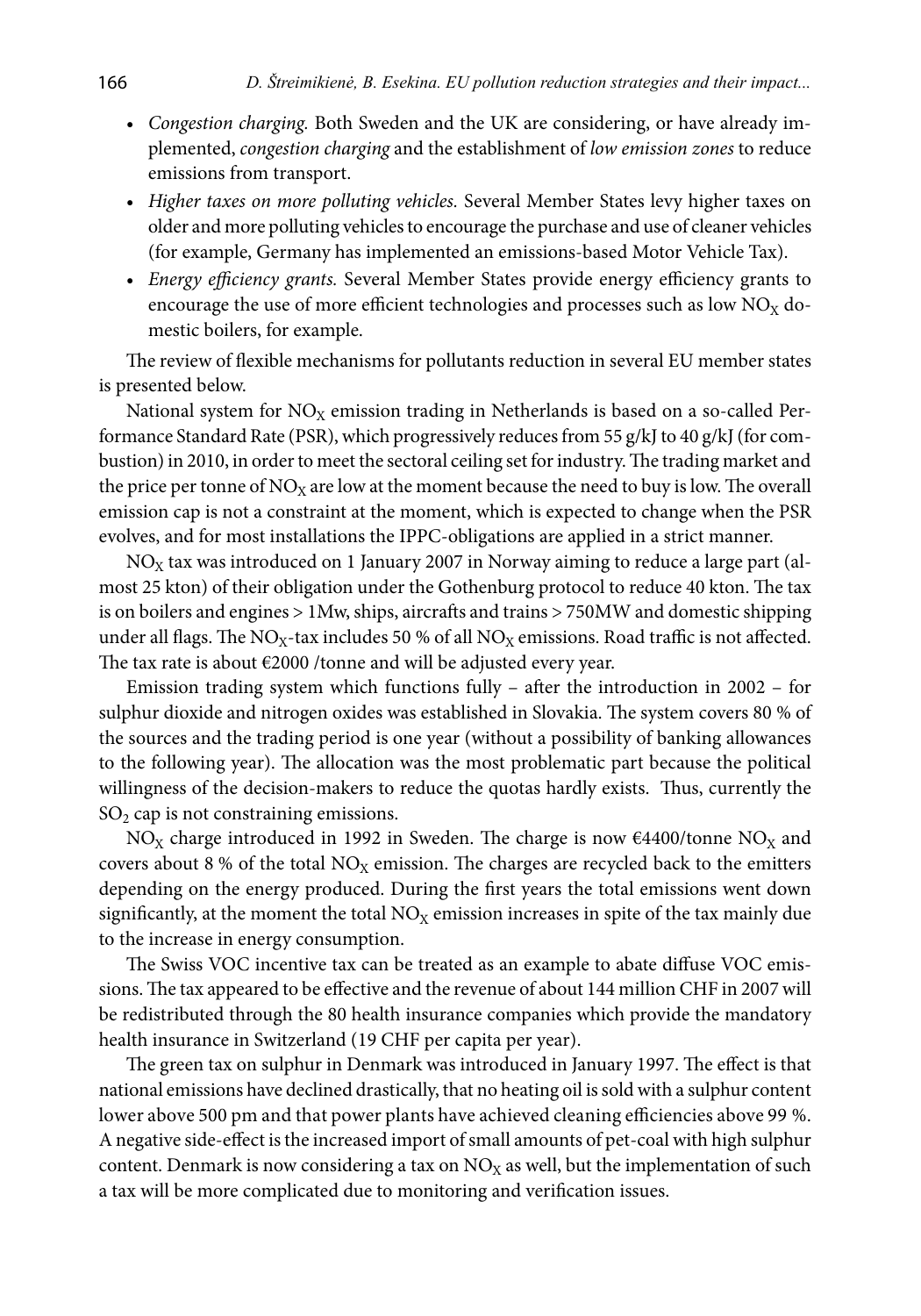The London Congestion Charge is an interesting instrument to reduce air emissions from transport. At week days the charge is  $E12$  /day to enter the zone. Payment is on the base of automatic registration of the license plate. Both air quality and traffic flow have improved in the zone.

There are also attempts in EU to establish EU-wide emission trading scheme based on EU GHG emission trading scheme experience (Andersen 2000). The study was carried out for European Commission to determine optimal control areas for  $NO<sub>x</sub>$  or  $SO<sub>2</sub>$ . Optimal control areas were considered to be a group of countries for which changes in emissions are expected to result in changes in the European average exceedence of critical loads for acidification, eutrophication and ozone within acceptable ranges. The criteria used for optimality was that the existing differences within (large) Member States were within acceptable limits. Based on this criterion, the study concluded that:

- For  $SO_2$  two to three optimal emission control areas might emerge: one in the Northern and one in the Southern part of Europe; a third emission control area could lie in between.
- For  $NO_x$ , the zones would depend on the effect analyzed: acidification, euthrophication or tropospheric ozone. However, as  $NO<sub>X</sub>$  is not reduced for one purpose only, the preliminary conclusion was that it could be possible to have only one bubble in the EU to control  $NO<sub>x</sub>$ .

These preliminary conclusions need further analysis. This is now being conducted by the Commission. The environmental, health and cost implications of allowing this flexibility between Member States in a context of possibility of multi-country bubbles will be studied.

Implementation of these EU emission reduction goals have tremendous impact on the main pollutants (SO<sub>2</sub>, NO<sub>X</sub> etc.) emissions reduction and the change of Environmental Kuznets curve shape driving  $SO_2$  and other pollutants emissions down. The policies and measures being implemented in EU member states described above had also a significant impact on the shape of Kuznets environmental curve, though EU member states have very different GDP/capita levels. The difference between countries exceeds 3 times, however the strict EU environmental policies requirements are the main drivers for changes in Kuznets environmental curve shape.

#### **4. Lithuanian Kuznets curve**

Lithuania is a new EU member state since 2004 and has implemented all the main EU environmental requirements including those for emission reduction discussed above. Implementation of these EU emission reduction requirements set by EU directives change the slope of Kuznets environmental curve significantly though Lithuanian GDP/capita level adjusted at PPP is more than 3 times lover than EU-15 average (Štreimikienė 2005).

Based on data of EU Statistics Division and targets set by EU Thematic Strategy (The EU goal in 2020 would make for  $SO_2$  – reduction by 87 % compared with 2000 level), the Kuznets environmental curve showing the relationship between  $SO_2$  emissions and GDP/capita was developed for Lithuania 1980–2015 (Fig. 1).

As one can see from Fig. 1,  $SO_2$  emissions have reduced drastically since 1980 in Lithuania. Especially steep reduction in  $SO_2$  can be noticed in 1992 ( $SO_2$  emissions have reduced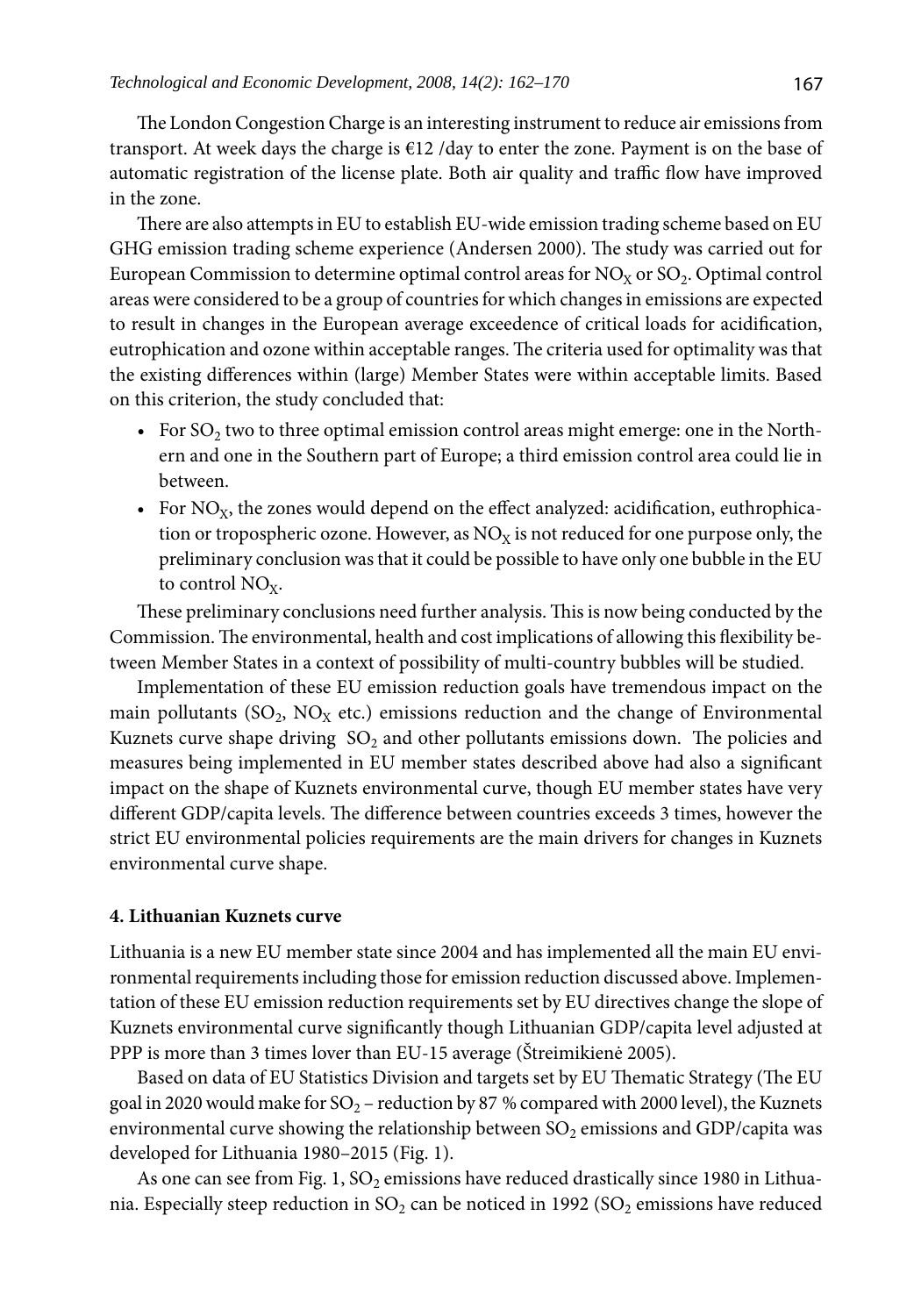

**Fig. 1.** Lithuanian environmental Kuznets curve, 1980–2015

twice comparing with year 1991). This was related with economic recession than production and GDP has also fallen more than twice. However, with the end of economic recession  $SO_2$ emission has not shown the growth trends because strict EU environmental policies implemented in Lithuania caused the decoupling of economic growth from use of resources and the decoupling of atmospheric pollution from use of resources (primary energy supply). These trends in Lithuania show the sustainable development path which country is following now.

However, implementation of EU requirements for emission reduction will have negative impact on economy because of high costs (European Environment Agency 2006). However implementation of flexible emission reduction measures would help Lithuania to comply with commitments at lower costs, therefore new instruments should be implemented in Lithuania based on experience of other EU member states provided above.

The main tools for  $SO_2$ , NO<sub>X</sub>, VOC and particulates emission reduction in Lithuania are pollution taxes. In 1999 new pollution tax system was implemented in Lithuania. Table 1 provides the tariffs of pollution taxes for 2003–2009 established in Lithuania. For emissions of pollutants exceeding standards the increased tariff is applied. This tariff is alculated by multiplying established rates by coefficient established for non-compliance (Table 1).

| Pollutant       | Tariffs for pollutants emissions into atmosphere<br>for stationary pollution sources Lt/t |           | Coefficient for the<br>non-compliance |  |
|-----------------|-------------------------------------------------------------------------------------------|-----------|---------------------------------------|--|
|                 | 2003                                                                                      | 2004-2009 | with limits                           |  |
| SO <sub>2</sub> | 288                                                                                       | 311       | 1,5                                   |  |
| $NO_{x}$        | 479                                                                                       | 587       | 1,5                                   |  |
| $Va_2O_5$       | 11 485                                                                                    | 11 485    | 300                                   |  |
| Dust            | 184                                                                                       | 184       | 1,5                                   |  |

**Table 1.** Pollution taxes for emissions into atmosphere in Lithuania, Lt/t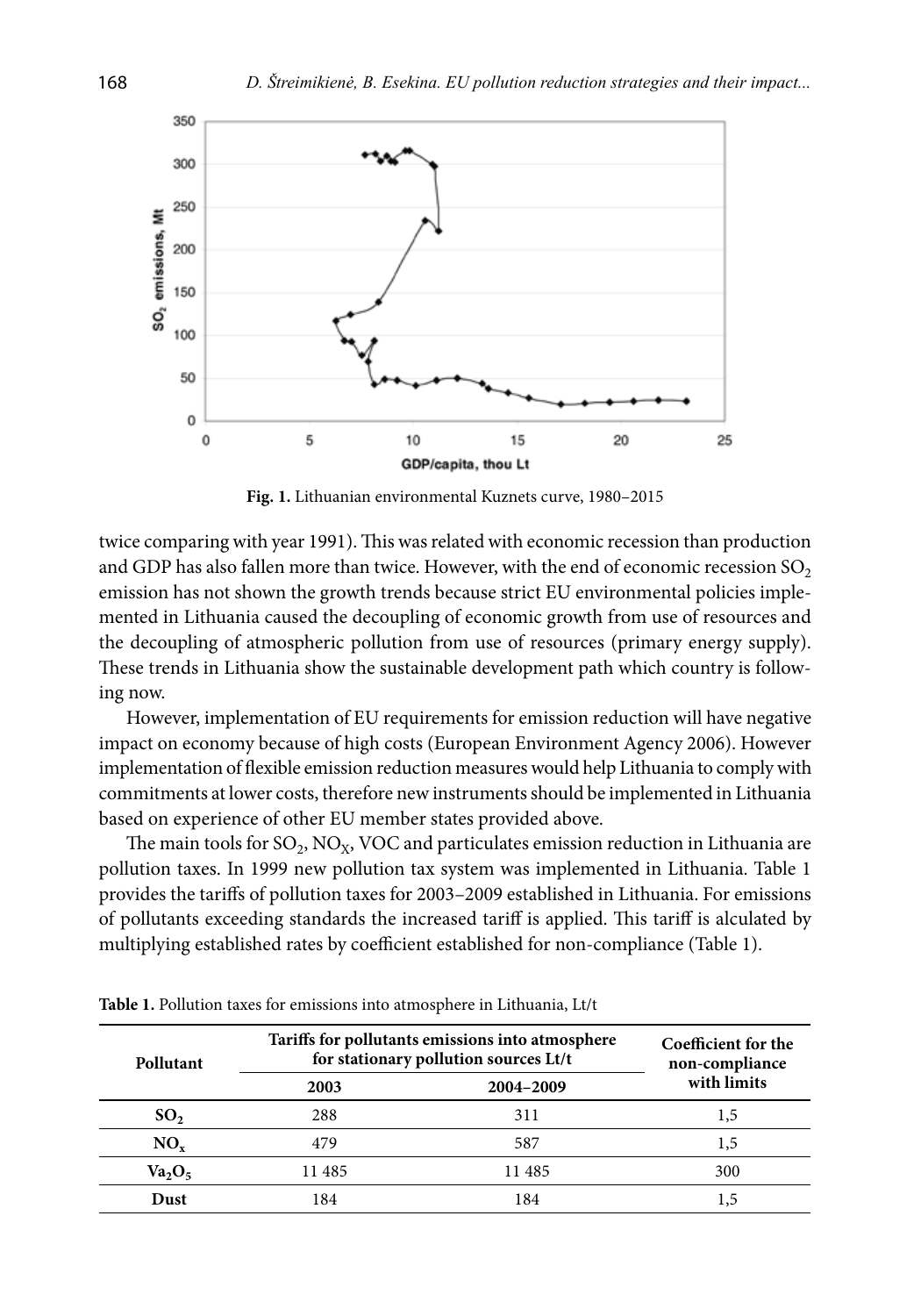|                 | $CO2$ tax, $EUR/t$ | Tariffs, EUR/t  |        |       |
|-----------------|--------------------|-----------------|--------|-------|
|                 |                    | SO <sub>2</sub> | $NO_x$ | Dust  |
| Denmark         |                    | 1342            |        |       |
| Poland          | 0,052              | 0.1             | 98     |       |
| Estonia         | 0,48               | 4.24            |        | 4.24  |
| Latvia          |                    |                 | 18     | 8     |
| Slovak Republic |                    | 46.12           | 34.59  | 115.3 |
| Chech Republic  |                    | 29.38           | 23.5   | 88.13 |
| France          |                    |                 | 45.7   |       |
| Italy           |                    | 53.2            | 104.8  |       |
| Lithuania       |                    | 62.8            | 107.7  | 53.7  |

| <b>Table 2.</b> Pollution taxes for emissions into atmosphere in some EU member states, EUR/t |  |
|-----------------------------------------------------------------------------------------------|--|
|-----------------------------------------------------------------------------------------------|--|

For the comparison, the taxes for pollutants emission into atmosphere available in several EU member states is presented in Table 2.

As one can see from Table 2,  $SO_2$  and  $NO_x$  pollution charges in Lithuania are quite high, especially comparing with other new EU member states (Poland and Estonia); however,  $SO_2$ tax rates are significantly lower in Lithuania comparing with Denmark.

 $SO_2$ ,  $NO_X$ , particulates etc. emission standards and pollution taxes implemented in Lithuania by passing the EU directives targeting emission reduction from large combustion sources and sulphur content of fuel have positive impact on increased use of renewables and atmospheric pollution reduction; however, the impact on greenhouse gas emission reduction is negative (Štreimikienė 2004). This is related to strict standards set by Directives targeting that air pollution reduction would require to install flue gas desulphurisation equipment in the biggest Lithuanian power plants and to burn high-sulphur heavy fuel oil and orimulsion both having a very high carbon content.

### **5. Conclusions**

- 1. The EU pollution reduction policies and measures implemented in EU member states clearly indicate the main role of environmental policies in shifting Kuznets environmental curves down. The economic growth is precondition for emission reduction; however, the main drivers are strict policies.
- 2. The case study of Lithuania is a good example showing that even at quite low GDP/ capita level, comparing with developed Western countries, Lithuanian SO2 emissions have reduced drastically and are expected to reduce in the future, however new flexible instruments needs to be implemented in Lithuania based on experience of other EU member states seeking to reduce negative impact of strict EU emission reduction requirements on economy.
- 3. However, EU pollution reduction strategies implemented in Lithuania would have negative impact on GHG emission reduction because of flue gas desulphurization equipment installed in the biggest power plants and switching to higher carbon content fuels – orimulsion and high sulphur HFO.